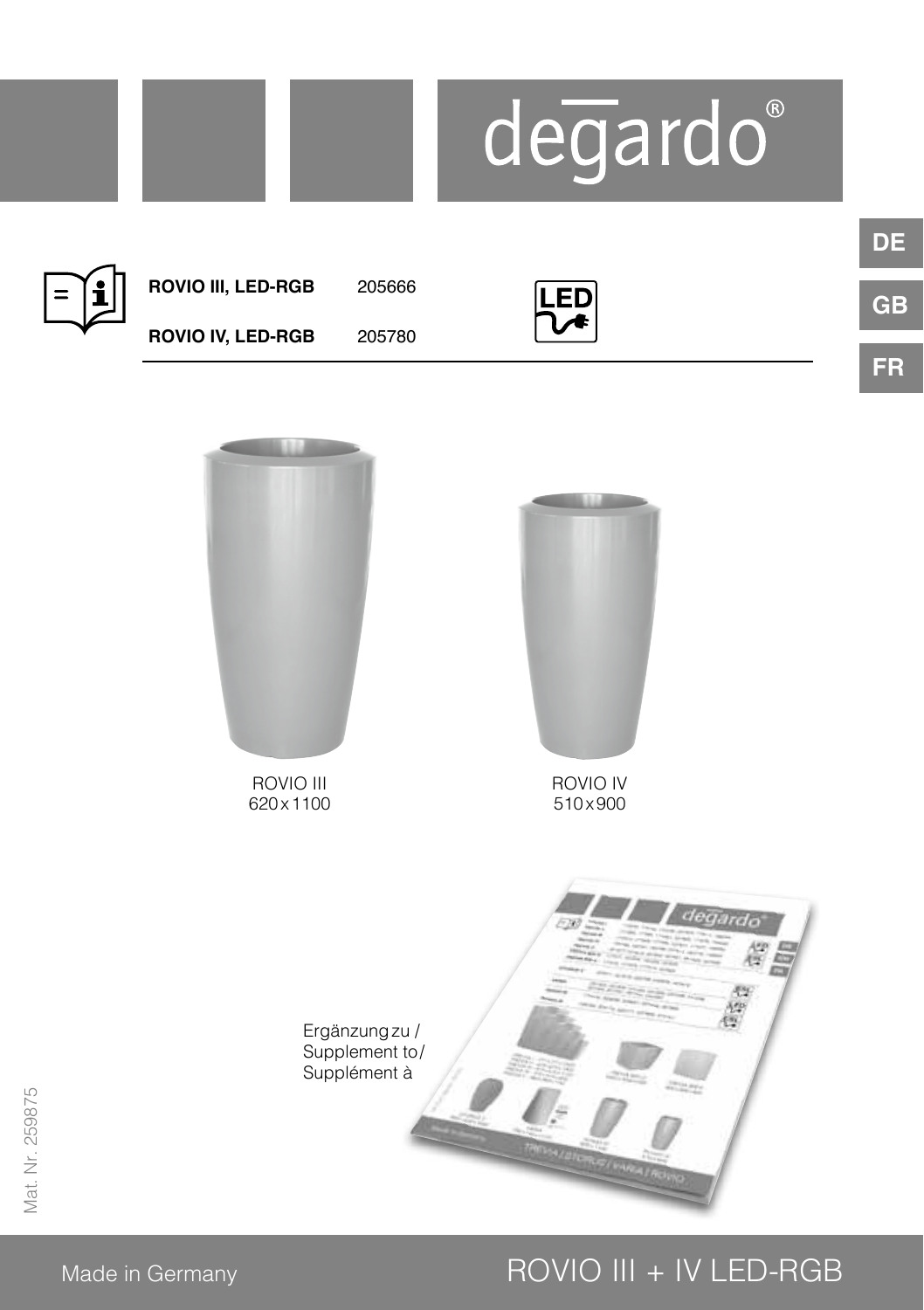## degardo

#### **BEDIENUNG UND FUNKTIONEN DER FUNKFERNBEDIENUNGEN**

#### **RGB Fernbedienung Taste Funktion** F1 Ein- und Ausschalten aller Zonen. Im ausgeschalteten Zustand bleibt F1 POWER-ON/OFF (Ein/Aus) Hauptschalter die zuletzt gewählte Farbe bzw. das F2 Farbverlaufsprogramm gespeichert. Einstellen und Auswahl der Farben. Durch Berührung des Touch Wheels wird F3  $F2$  Touch Wheel das aktuelle Programm unterbrochen und die entsprechende Farbe angezeigt.  $F<sub>4</sub>$ Einstellung der Helligkeit sowohl F3 Helligkeit der statischen Farbe als auch der Farbverlaufsprogramme. F5 Geschwindigkeit Einstellen der Geschwindigkeit des Farbverlaufsprogramms: Tasten S-/S+ across and F4 Programmwahl Auswahl eines der Programme für Farbverläufe (1-9): Taste M Mit der Zonensteuerung können einzelne Zonen / Leuchtobjekte angewählt werden.  $F5$  POWER-ON/OFF Langes Drücken der POWER-ON Taste (Ein/Aus) Zonensteuerung (F5) startet die Leuchte mit Lichtfarbe weiß.

#### **Farbverlaufsprogramme**

Zur Wahl eines Farbverlaufsprogramms drücken Sie die "M Taste"; durch mehrfaches Drücken können Sie das jeweilige Programm (Tabelle 1-9) auswählen. Für statisches weiß die Power-ON Taste (F1 oder F5) gedrückt halten.

| Nr. | Farbverlaufsprogramm                                                   |
|-----|------------------------------------------------------------------------|
|     | fließender Farbverlauf: gelb-grün-blau-violett-rot                     |
| 2   | weiß pulsierend                                                        |
| 3   | Rot-grün-blau-weiß: pulsierender Farbwechsel                           |
| 4   | Farbwechsel: rot-grün-blau-gelb-violett-türkis-weiß                    |
| 5   | blinkender Farbwechsel: grün-blau-weiß                                 |
| 6   | rot Puls - anschließend 3-fach Blinken rot                             |
|     | grüner Puls - anschließend 3-fach Blinken grün                         |
| 8   | blauer Puls - anschließend 3-fach Blinken                              |
| 9   | Kombination aus pulsierendem und blinkendem Farbwechsel (Programm 1-8) |

#### **KOPPELUNG VON FERNBEDIENUNG UND LEUCHTE**

Es ist eine unbegrenzte Anzahl an Leuchten mit einer Fernbedienung steuerbar. Einer Fernbedienung können maximal 4 Zonen zugeordnet werden. Zum Koppeln die Leuchte vom Stromnetz nehmen und dann die Stromzufuhr wieder herstellen. Die LEDs leuchten rot (RGB) bzw. dauerhaft (LED warmweiß) bei nicht gekoppelter Leuchte, ansonsten ist die zuletzt festgelegte Einstellung wirksam. Innerhalb von 3 Sekunden drücken Sie die "POWER-ON" Taste (F5/G3) der jeweils zuzuordnenden Zone. Ein mehrfaches Blinken der LED signalisiert, dass Leuchte und Fernbedienung gekoppelt sind. Zur Entkoppelung der Zuordnung unterbrechen Sie die Stromzufuhr der Leuchte, stellen diese wieder her und drücken anschließend mehrmals die Zone AN-Taste, die der Leuchte zugeordnet war. Das Blinken der Leuchte signalisiert die Entkopplung.

#### **BATTERIEWECHSEL BEI DER FERNBEDIENUNG**

Öffnen Sie das Batteriefach durch Schieben des Verschlussdeckels nach hinten. Tauschen Sie die Batterien gemäß der Darstellung im Batteriefach aus (2 x Micro Zelle Typ AAA). Den Deckel wieder von hinten aufschieben, bis er spürbar einrastet.

#### **ALLGEMEINE HINWEISE**

Diese Anleitung enthält alle erforderlichen Angaben für eine einwandfreie **METERS** Handhabung und Pflege der DEGARDO ROVIO III+IV Produkte. Bitte beachten Sie die Hinweise und Anweisungen dieser Produktinformation sowie die Informationen in der Bedienungsanleitung mit der Mat. Nr. 259134. Bitte bewahren Sie diese Anleitung auf.

#### **Technische Daten**

| <b>Typ</b>                  | <b>ROVIO III</b>  | <b>ROVIO IV</b>   |  |
|-----------------------------|-------------------|-------------------|--|
| Gewicht                     | 20 kg             | 15 kg             |  |
| Max. Traglast               | 100 kg            | 100 kg            |  |
| Füllvolumen                 | 80                | 351               |  |
| Elektrischer Anschluss      | $220 - 240$ V     | $220 - 240$ V     |  |
| Schutzart                   | IP 55             | IP 55             |  |
| Schutzklasse                | II schutzisoliert | II schutzisoliert |  |
| Leuchtmittelanzahl          | 1x T5 Ring        | 1x T5 Ring        |  |
| Max. Leistungsaufnahme      | 55W               | <b>22W</b>        |  |
| <b>LED RGB+CW Stripe</b>    |                   |                   |  |
| Art. Nr.                    | 205666            | 205780            |  |
| Leuchtmittel (Lieferumfang) | 144 W             | 100,8 W           |  |
| Effizienzklasse             | B                 | в                 |  |

**GB**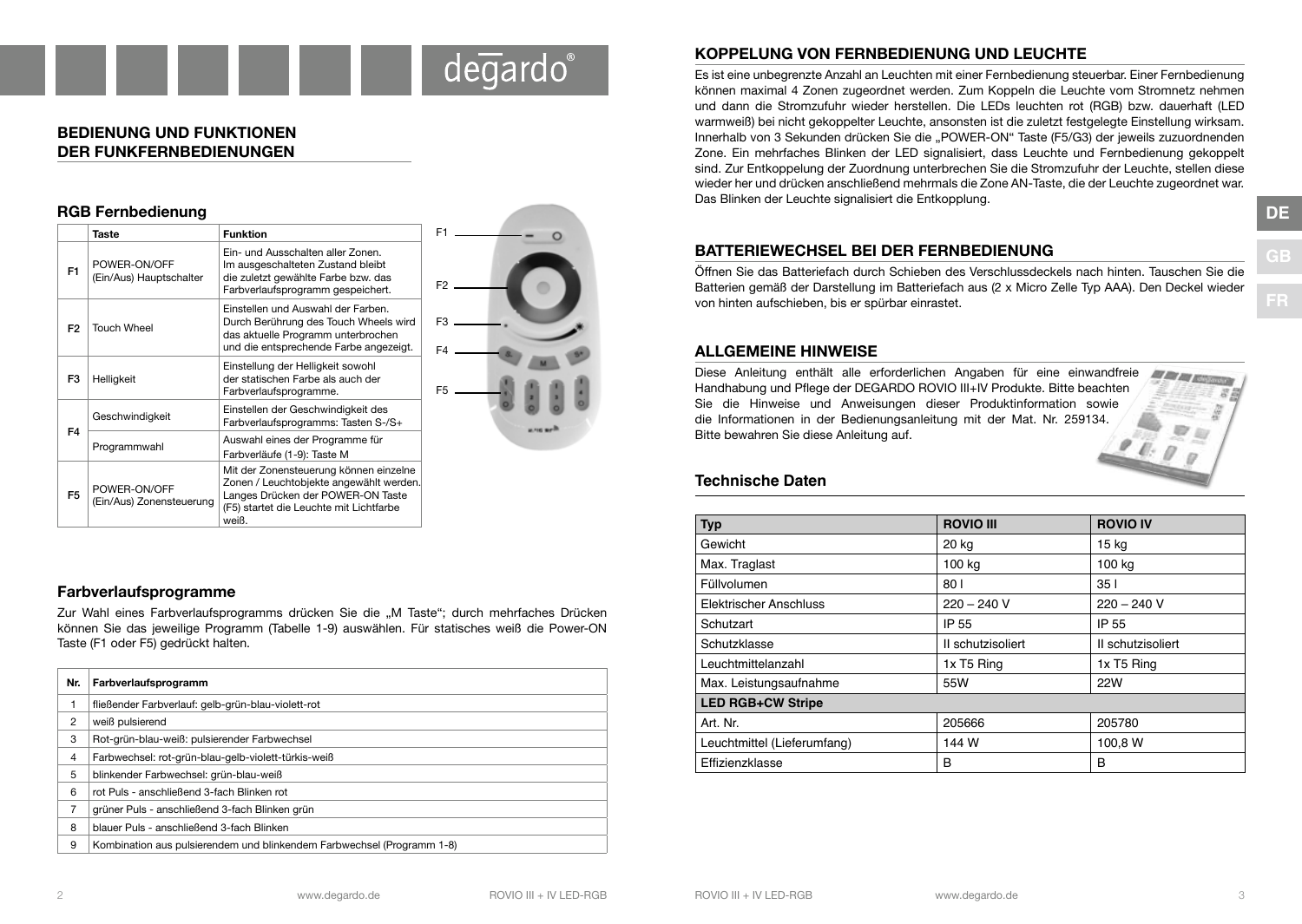### degardo

#### **INSTALLATION AND INITIAL COMMISSIONING**

|                | RGD remote control                          |                                                                                                                                                                                          |                      |
|----------------|---------------------------------------------|------------------------------------------------------------------------------------------------------------------------------------------------------------------------------------------|----------------------|
|                | <b>Button</b>                               | <b>Function</b>                                                                                                                                                                          | F <sub>1</sub>       |
| F1             | POWER ON/OFF<br>(On/off)<br>Main switch     | This is the on/off switch for all zones. The most<br>recent selected colour or colour sequence<br>program remains saved even when the lamp is<br>switched off.                           | $F2$ .               |
| F <sub>2</sub> | <b>Touch Wheel</b>                          | The touch wheels are used for setting and<br>selecting the colours. When the touch wheel is<br>touched, the current program is interrupted and<br>the corresponding colour is displayed. | F <sub>3</sub><br>F4 |
| F3             | Helligkeit                                  | This adjusts the brightness of both the static<br>and the colour sequence programs.                                                                                                      | F <sub>5</sub>       |
| F4             | Geschwindigkeit                             | This adjusts the speed of the colour sequence<br>program: S-/S+ buttons                                                                                                                  |                      |
|                | Programmwahl                                | Select one of the programs for the colour<br>sequences $(1 - 9)$ : M button                                                                                                              |                      |
| F5             | POWER-ON/OFF<br>(Ein/Aus)<br>Zonensteuerung | Individual zones and lamps can be selected<br>using this zone controller function. A long press<br>of the POWER ON button (F5) starts the lamp<br>with the white light.                  |                      |

#### **Colour sequence programs**

**RGB remote control**

Press the "M" button to select a colour sequence program. You can select the appropriate program (programs 1 – 9) by clicking repeatedly on this button. Press and hold the POWER ON button (F1 or F5) for unchanging white light.

| No.            | Colour sequence program                                                  |
|----------------|--------------------------------------------------------------------------|
| 1              | Smooth-flowing colour changes: yellow-green-blue-purple-red              |
| $\overline{2}$ | Pulsating white light                                                    |
| 3              | Red-green-blue-white: pulsating colour changes                           |
| $\overline{4}$ | Changing colours: red-green-blue-yellow-purple-turquoise-white           |
| 5              | Flashing colour change: green-blue-white                                 |
| 6              | Pulsating red, then three flashes of red                                 |
| 7              | Pulsating green, then three flashes of green                             |
| 8              | Pulsating blue, then three flashes of blue                               |
| 9              | Combination of pulsating and flashing colour changes (programs $1 - 8$ ) |

#### **PAIRING THE REMOTE CONTROL WITH THE LAMP**

An unlimited number of lamps can be controlled with one remote control. One remote control can be assigned to a maximum of four zones. To start the pairing (coupling) process, disconnect the lamp from the power supply and then reconnect it. For lamps that are not yet paired, the LEDs illuminate red (RGB) or permanently (LED warm white). Otherwise, the previous setting for the lamp is in use. Within three seconds, press the "POWER ON" button (F5/G3) for each allocated zone. When the LED flashes repeatedly, this indicates that the lamp and remote control are paired. To disconnect this assigned pairing, disconnect the lamp's power supply. Then reconnect the power and repeatedly press the Zone On key that was assigned to the lamp. The lamp will blink to signal that the pairing is no longer assigned.

#### **CHANGING THE BATTERIES IN THE REMOTE CONTROL**

Open the battery compartment by pushing the compartment lid off towards the back. Replace the batteries as shown in the battery compartment (use two Micro cells, type AAA). Slide the lid back on from the back until it clicks into place.

#### **GENERAL INSTRUCTIONS**

These instructions contain all of the necessary details for correct usage **METERS** and care of Degardo ROVIO III+IV products. Please take note of the notices and instructions in this product information and also the information in the operating instructions Item No. 259134. Please keep these instructions for future reference.

#### **Technical data**

| <b>Model</b>             | <b>ROVIO III</b>    | <b>ROVIO IV</b>     |  |  |
|--------------------------|---------------------|---------------------|--|--|
| Weight                   | 20 kg               | 15 kg               |  |  |
| Max. load capacity       | 100 kg              | 100 kg              |  |  |
| Fill volume              | 80                  | 351                 |  |  |
| Electrical connection    | $220 - 240$ V       | $220 - 240$ V       |  |  |
| Protection type          | IP 55               | IP 55               |  |  |
| Protection class         | II double insulated | II double insulated |  |  |
| Number of light bulbs    | 1x T5 Ring          | 1x T5 Ring          |  |  |
| Max. power consumption   | 55W                 | <b>22W</b>          |  |  |
| <b>LED RGB+CW Stripe</b> |                     |                     |  |  |
| Item No.                 | 205666              | 205780              |  |  |
| Bulbs (included)         | 144 W               | 100,8 W             |  |  |
| Efficiency class         | B                   | B                   |  |  |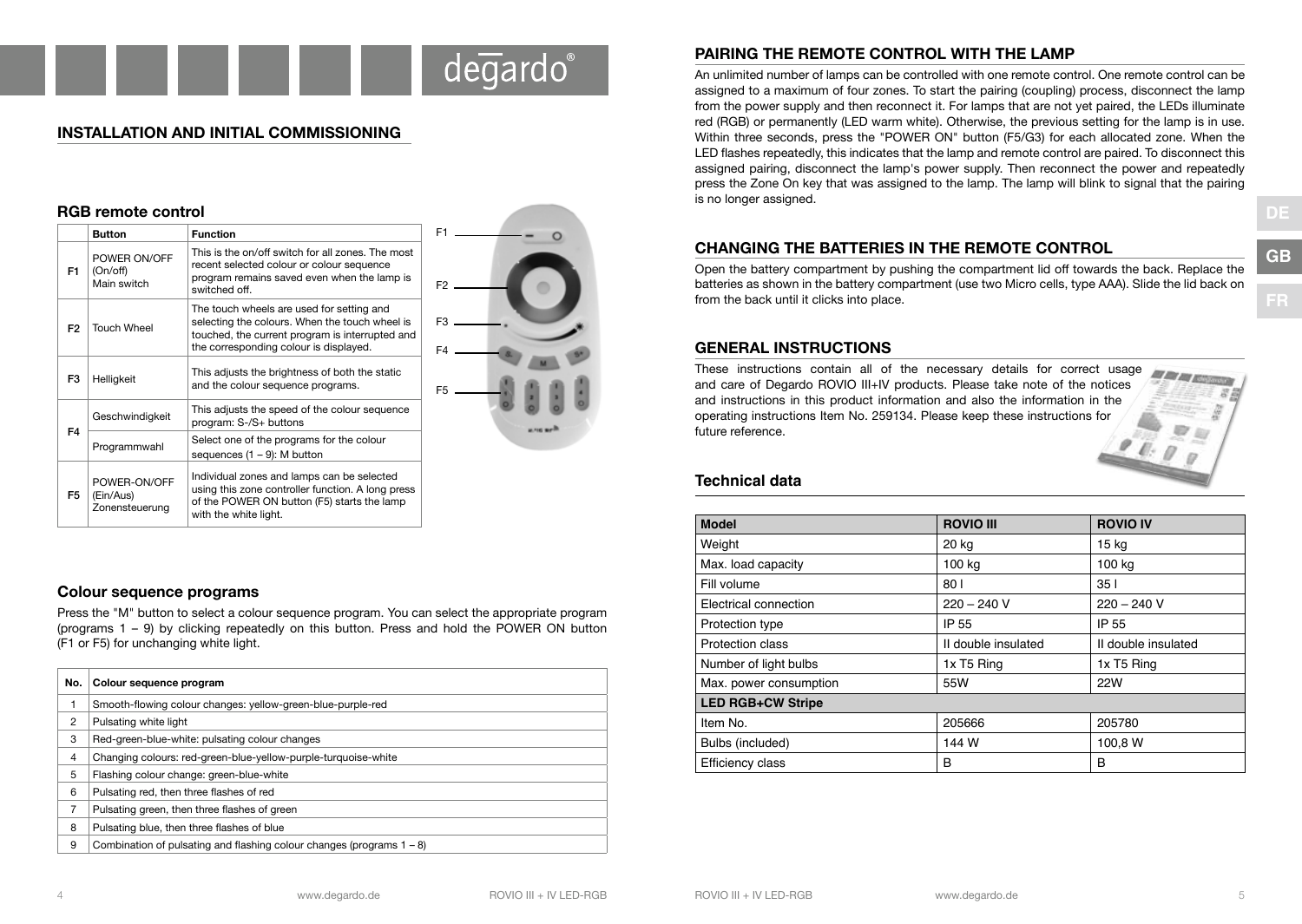# degardo

#### **UTILISATION ET FONCTIONS DE LA TÉLÉCOMMANDE**

**Télécommande RVG** 

| relecommande Ryg |                                                                                 |                                                                                                                                                                                                                              |                                  |
|------------------|---------------------------------------------------------------------------------|------------------------------------------------------------------------------------------------------------------------------------------------------------------------------------------------------------------------------|----------------------------------|
|                  | <b>Touche</b>                                                                   | <b>Fonction</b>                                                                                                                                                                                                              | F <sub>1</sub>                   |
| F <sub>1</sub>   | <b>ALIMENTATION</b><br>MARCHE/ARRÊT<br>(Marche/Arrêt)<br>Interrupteur principal | Marche / arrêt de toutes les zones. Lorsque<br>cette touche est sur Arrêt, la dernière couleur<br>ou le dernier programme de transitions de<br>couleur sélectionné est conservé en mémoire.                                  | F <sub>2</sub>                   |
| F <sub>2</sub>   | Roulette tactile                                                                | Réglage et sélection des couleurs. En<br>effleurant la roulette tactile, le programme en<br>cours d'exécution est interrompu et la couleur<br>correspondante s'affiche.                                                      | F <sub>3</sub><br>F <sub>4</sub> |
| F <sub>3</sub>   | Luminosité                                                                      | Réglage de la luminosité et de la couleur<br>statique mais aussi des programmes<br>de transition des couleurs.                                                                                                               | F <sub>5</sub>                   |
| F4               | Vitesse                                                                         | Réglage de la vitesse du programme de<br>transition des couleurs : Touches S-/S+                                                                                                                                             |                                  |
|                  | Sélection d'un<br>programme                                                     | Sélection de l'un des programmes de<br>transition des couleurs (1 à 9) : Touche M                                                                                                                                            |                                  |
| F5               | <b>ALIMENTATION</b><br>MARCHE/ ARRÊT<br>(Marche/Arrêt)<br>Commande par<br>zones | La commande par zones permet de<br>sélectionner certaines zones / sources de<br>lumières. En appuyant longuement sur la<br>touche ALIMENTATION MARCHE (F5),<br>la lampe se met en marche en émettant<br>une lumière blanche. |                                  |

#### **Programmes de transition des couleurs**

Pour sélectionner un programme de transition des couleurs, appuyez sur la "Touche M"; en appuyant plusieurs fois sur cette touche, sélectionnez le programme de votre choix (tableau 1 à 9). Pour un éclairage avec une lumière blanche statique, maintenez la touche Alimentation-MARCHE (F1 ou F5) enfoncée.

| $N^{\circ}$ | Programme de transition des couleurs                                          |
|-------------|-------------------------------------------------------------------------------|
|             | Transition douce des couleurs : jaune-vert-bleu-violet-rouge                  |
| 2           | Pulsations blanches                                                           |
| 3           | Rouge-vert-bleu-blanc: changements des couleurs par pulsations                |
| 4           | Changement de couleurs : rouge-vert-bleu-vert-violet-turquoise-blanc          |
| 5           | Alternance clignotante des couleurs : vert-bleu-blanc                         |
| 6           | Pulsations rouges - puis 3 clignotements rouges                               |
|             | Pulsations vertes - puis 3 clignotements verts                                |
| 8           | Pulsations bleues - puis 3 clignotements                                      |
| 9           | Combinaison de transitions par pulsations et clignotements (programmes 1 à 8) |

#### **ÉTABLISSEMENT DE LA LIAISON ENTRE LA TÉLÉCOMMANDE ET LE LUMINAIRE**

La télécommande permet de contrôler un nombre illimité de luminaires. Jusqu'à 4 zones peuvent être attribuées à une télécommande. Pour les relier, couper l'alimentation électrique de la lampe avant de rétablir le courant. Les LED s'allument de couleur rouge (RVB) ou durablement (LED blanc chaud) lorsque le luminaire n'est pas relié, autrement le dernier réglage défini est activé. Appuyez sur la "Touche ALIMENTATION-MARCHE" (F5/G3) de la zone attribuée concernée dans les 3 secondes. Lorsque la LED clignote plusieurs fois, le système signale que la lampe et la télécommande sont bien reliées. Pour couper cette liaison, coupez l'alimentation électrique de la lampe, rétablissez le courant puis appuyez plusieurs fois sur la touche Zone MARCHE qui était associée à la lampe. Un clignotement de la lampe signale la coupure du lien.

### **REMPLACEMENT DES PILES DE LA TÉLÉCOMMANDE**

Ouvrir le compartiment à piles en faisant glisser le couvercle vers l'arrière. Remplacer les piles en respectant le schéma inscrit dans le compartiment (2 x microcellules de type AAA). Remettre le couvercle en place en le faisant glisser de l'arrière vers l'avant jusqu'à ce que celui-ci se bloque.

#### **INDICATIONS GÉNÉRALES**

Ce mode d'emploi contient les informations requises pour garantir une **ALIMA** manipulation et un entretien sûrs des produits Degardo ROVIO III+IV. Veuillez tenir compte des avis et instructions donnés dans la présente information produit ainsi que des informations contenues dans le mode d'emploi portant la référence 259134. Veuillez conserver ce mode d'emploi.

#### **Technische Daten**

| Modèle                   | <b>ROVIO III</b>              | <b>ROVIO IV</b>               |  |
|--------------------------|-------------------------------|-------------------------------|--|
| Poids                    | 20 kg                         | $15$ kg                       |  |
| Capacité de charge max.  | 100 kg                        | 100 kg                        |  |
| Capacité                 | 80                            | 351                           |  |
| Raccordement électrique  | $220 - 240$ V                 | $220 - 240$ V                 |  |
| Indice de protection     | IP 55                         | IP 55                         |  |
| Classe de protection     | II isolation<br>de protection | II isolation<br>de protection |  |
| Nombre d'ampoules        | 1x T5 Ring                    | 1x T5 Ring                    |  |
| Consommation max.        | 55W                           | <b>22W</b>                    |  |
| <b>Bandes LED RGB+CW</b> |                               |                               |  |
| $N^{\circ}$ d'art.       | 205666                        | 205780                        |  |
| Ampoule (fournie)        | 144 W                         | 100,8 W                       |  |
| Classe d'efficacité      | B                             | в                             |  |